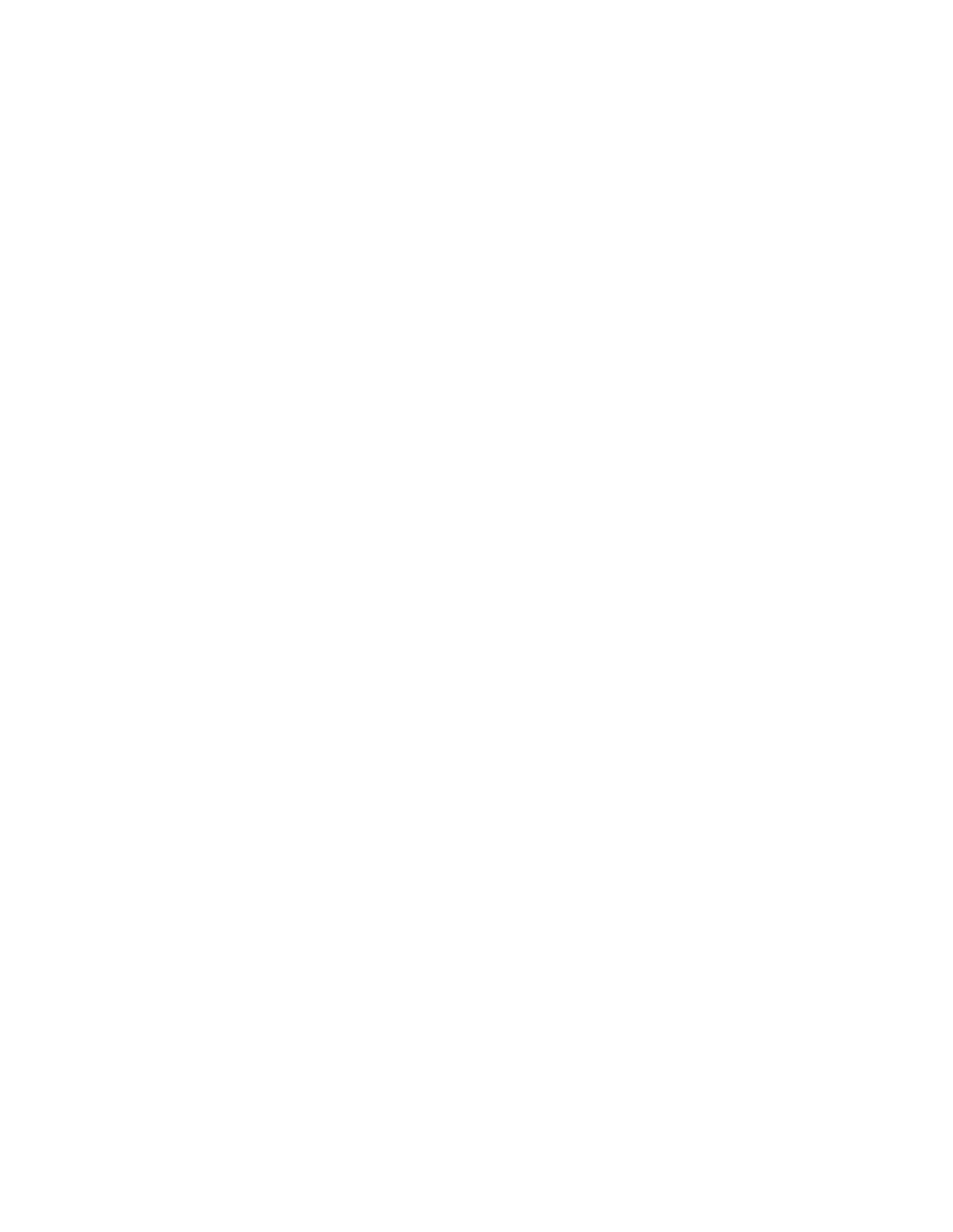



### **TITLE**

ICE AND RAIN PROTECTION - ADD SEALANT BETWEEN PICCOLO TUBES AND LANDING LIGHT BOX FASTENERS TO PREVENT CHAFING

#### **EFFECTIVITY**

### **MODEL SERIAL NUMBERS**

680 (Citation Sovereign) 680 (Citation Sovereign)

680 (Citation Sovereign+)  $-0501$  thru -0591

### **REASON**

To make sure that sealant has been applied between the piccolo tubes and add sealant to the landing light box fasteners to prevent chafing.

### **DESCRIPTION**

This service letter provides instructions to add sealant between the piccolo tubes if not present and add sealant to the landing light box fasteners.

### **COMPLIANCE**

DISCRETIONARY. This service document can be accomplished at the discretion of the owner.

A service document published by Textron Aviation may be recorded as *completed* in an aircraft log only when the following requirements are satisfied:

- 1) The mechanic must complete all of the instructions in the service document, including the intent therein.
- 2) The mechanic must correctly use and install all applicable parts supplied with the service document kit. Only with written authorization from Textron Aviation can substitute parts or rebuilt parts be used to replace new parts.
- 3) The mechanic or airplane owner must use the technical data in the service document only as approved and published.
- 4) The mechanic or airplane owner must apply the information in the service document only to aircraft serial numbers identified in the *Effectivity* section of the document.
- 5) The mechanic or airplane owner must use maintenance practices that are identified as acceptable standard practices in the aviation industry and governmental regulations.

No individual or corporate organization other than Textron Aviation is authorized to make or apply any changes to <sup>a</sup> Textron Aviation-issued service document or flight manual supplement without prior written consent from Textron Aviation.

Textron Aviation is not responsible for the quality of maintenance performed to comply with this document, unless the maintenance is accomplished at <sup>a</sup> Textron Aviation-owned Service Center.

### **CONSUMABLE MATERIAL**

You must use the consumable materials that follow, or their equivalent, to complete this service document.

| Original Issue - January 31, 2020 | SL680-30-09  |
|-----------------------------------|--------------|
| Revision 1 - February 18, 2022    | Page 1 of 10 |

Textron Aviation Customer Service, P.O. Box 7706, Wichita, KS 67277, U.S.A. 1-316-517-5800

This document contains technical data and is subject to U.S. export regulations. This information has been exported from the United States<br>in accordance with export administration regulations. Diversion contrary to U.S. la

COPYRIGHT © 2020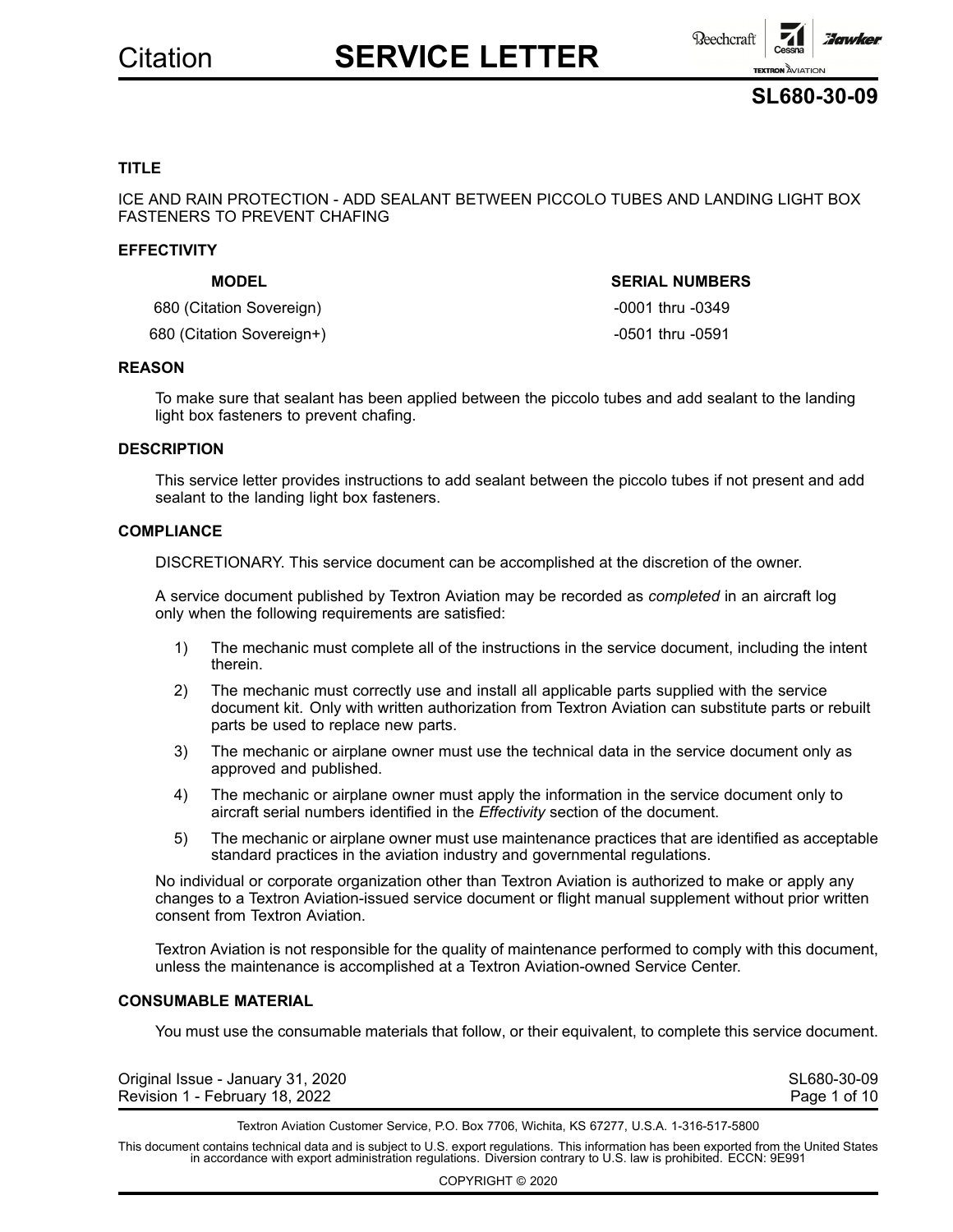Beechcraft

**SL680-30-09**

**TEXTRON** AVIAT

:Jawker

| <b>NAME</b> | <b>NUMBER</b>                | <b>MANUFACTURER</b>                                                                         | <b>USE</b>                                                           |
|-------------|------------------------------|---------------------------------------------------------------------------------------------|----------------------------------------------------------------------|
| Sealant     | U065013S, Type<br>V. Class B | <b>Textron Aviation Parts Distribution</b><br>7121 Southwest Boulevard<br>Wichita, KS 67215 | To seal between the piccolo<br>tubes and the light box<br>fasteners. |

### **TOOLING**

No specialized tooling is required to complete this service document.

### **REFERENCES**

Cessna Model 680 Maintenance Manual

Citation Standard Practices Manual

Cessna Model 680 Structural Repair Manual

### **PUBLICATIONS AFFECTED**

None

### **ACCOMPLISHMENT INSTRUCTIONS**

- 1. Prepare the airplane for maintenance.
	- A. Make sure that the airplane is electrically grounded.
	- B. Make sure that all switches are in the OFF/NORM position.
	- C. Disconnect electrical power from the airplane.
		- (1) Disconnect the airplane batteries.
		- (2) Disconnect external electrical power.
	- D. Attach maintenance warning tags to the batteries and external power receptacle that have **"DO NOT CONNECT ELECTRICAL POWER - MAINTENANCE IN PROGRESS"** written on them.
- 2. Remove access panels 165AL and 166AR. (Refer to the Model 680 Maintenance Manual, Chapter 6, Access Plates and Panels Identification - Description and Operation.)
- 3. Inspect the for chafing between the 6914060-59 Left, 6914060-60 Right Tube Assembly and the 6922551-43 Left, 6922551-44 Right Inboard Piccolo Tube Assembly where the tubes come together above the light box assembly.
	- A. Remove the left and right leading edge light box assembly. (Refer to the Model 680 Maintenance Manual, Chapter 30, Wing Leading Edge Anti-Ice System - Maintenance Practices.)
	- B. Remove the left and right landing light. (Refer to the Model 680 Maintenance Manual, Chapter 33, Landing, Taxi and Recognition Lights - Maintenance Practices.)
	- C. (Refer to Figure 1, Detail B.) Remove the left and right top doubler.
		- (1) Remove and discard the rivets from the top doubler. (Refer to the 680 Structural Repair Manual, Chapter 51, Fastener Installation and Removal.)
		- (2) Remove and keep the screws.
		- (3) Remove and keep the top doubler.
	- D. (Refer to Figure 1, View A-A.) Inspect the 6914060-59 Left, 6914060-60 Right Tube Assembly and the 6922551-43 Left, 6922551-44 Right Inboard Piccolo Tube Assembly.
		- (1) If there is not excessive chafing damage between the piccolo tubes or tube assemblies, go to Step 4.
		- (2) If there is excessive chafing damage between the piccolo tubes or tube assemblies, do the steps that follow. (Refer to the Model 680 Maintenance Manual, Chapter 30, Wing Anti-Ice Piccolo Tube Assembly - Removal/Installation.)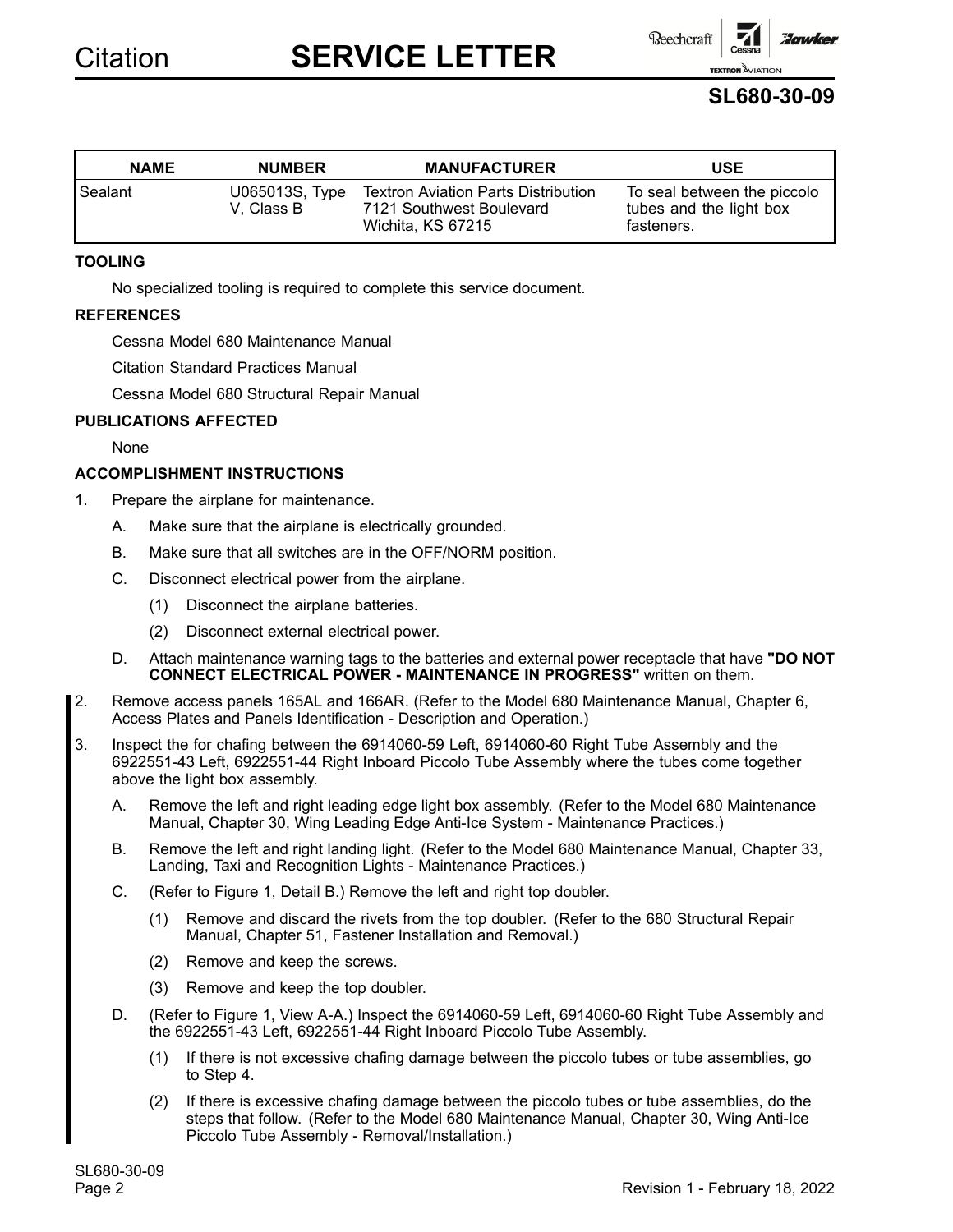

### **SL680-30-09**

- (3) (Refer to Figure 1, Detail A, Detail C, Detail D, Detail Eand Detail F.) If necessary, assemble the 6922551-43 Left, 6922551-44 Right Inboard Piccolo Tube Assemblies.
	- (a) Put the five 6922560-1 Tube Spacers on each 6922551-47 Left, 6922551-48 Right Inboard Tube Weld Assemblies.
		- 1 Drill one Number 30 (0.128 inch-diameter) hole in each 6922560-1 Tube Spacer.
	- (b) Put the two 6922560-4 Inboard Air Dams on each 6922551-47 Left, 6922551-48 Right Inboard Tube Weld Assemblies.
		- 1 Drill one Number 30 (0.128 inch-diameter) hole in each 6922560-4 Inboard Air Dam.
	- (c) Remove the 6922560-1 Tube Spacers and 6922560-4 Inboard Air Dams from the 6922551-47 Left, 6922551-48 Right Inboard Tube Weld Assemblies.
	- (d) Deburr the holes that were drilled.
	- (e) Attach the 6922560-1 Tube Spacers and 6922560-4 Inboard Air Dams to each 6922551-47 Left, 6922551-48 Right Inboard Tube Weld Assemblies with one S2907-4-5 Rivet.
- (4) Replace the damaged piccolo tubes or tube assemblies, as necessary. (Refer to the Model 680 Maintenance Manual, Chapter 30, Wing Anti-Ice Piccolo Tube Assembly - Removal/Installation.)
- (5) (Refer to Figure to Figure 1, Detail A, Detail B and View A-A.) Fillet seal between the replaced piccolo tubes or tube assemblies with U065013S (Type V, Class B) Sealant. (Refer to the Citation Standard Practices Manual, Chapter 20, Fuel, Weather, Pressure and High Temperature Sealing - Maintenance Practices.)
	- (a) Allow the sealant to cure for 24 hours.
- (6) Go to Step 5.
- 4. (Refer to Figure 1, Detail A, View A-A and View B-B.) Inspect for sealant between the 6914060-59 Left, 6914060-60 Right Tube Assembly and the 6922551-43 Left, 6922551-44 Right Inboard Piccolo Tube Assembly where the tubes come together above the light box assembly.
	- A. If there is <sup>a</sup> fillet seal between the 6914060-59 Left, 6914060-60 Right Tube Assembly and the 6922551-43 Left, 6922551-44 Right Inboard Piccolo Tube Assembly, go to Step 5.
	- B. If there is not <sup>a</sup> fillet seal between the 6914060-59 Left, 6914060-60 Right Tube Assembly and the 6922551-43 Left, 6922551-44 Right Inboard Piccolo Tube Assembly, do the following step.
		- (1) (Refer to Figure 1, Detail A, View A-A and View B-B.) Fillet seal between the 6914060-59 Left, 6914060-60 Right Tube Assembly and the 6922551-43 Left, 6922551-44 Right Inboard Piccolo Tube Assembly with U065013S (Type V, Class B) Sealer. (Refer to the Citation Standard Practices Manual, Chapter 20, Fuel, Weather, Pressure and High Temperature Sealing - Maintenance Practices.)
		- (2) Allow the sealant to cure for 24 hours.
	- C. Go to Step 5.
- 5. (Refer to Figure 1, Detail A, Detail B and View A-A.) Install the left and right top doubler.
	- A. Put the top doubler on the light box top.
	- B. Attach the top doubler to the light box top with the kept screws and 6 CR3214-4-04 Rivets.
	- 6. Install the left and right landing light. (Refer the Model 680 Maintenance Manual, Chapter 33, Landing Light - Removal/Installation.)
- 7. (Refer to Figure 1, Detail A, and View A-A .) Fillet seal between the fasteners on top of the Light Box Back and the 6922551-43 Left, 6922551-44 Right Inboard Piccolo Tube Assembly.) with U065013S (Type V,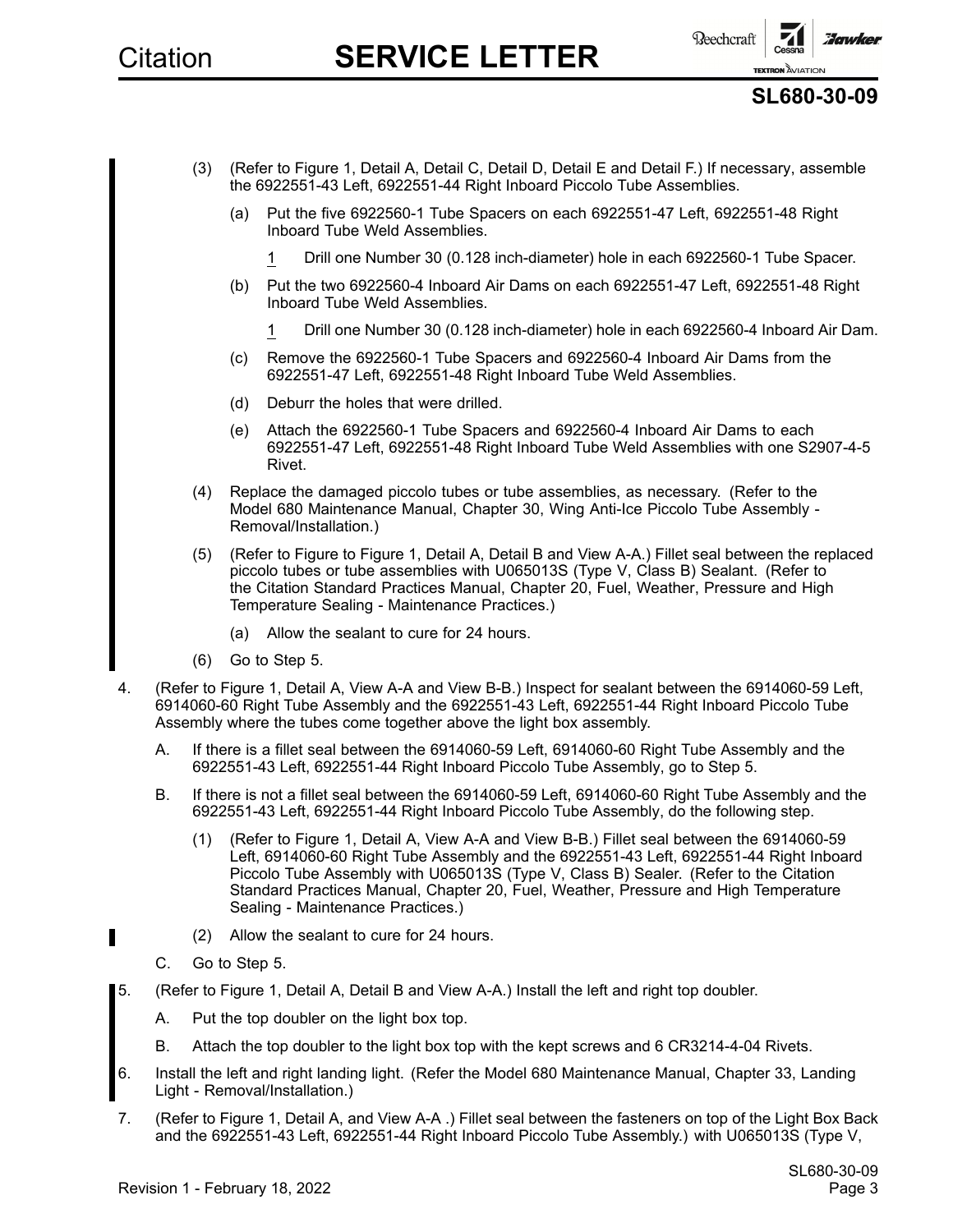

**Reechcraft** 

**TEXTRON AVIATION SL680-30-09**

aannken

Class B) Sealer. (Refer to the Citation Standard Practices Manual, Chapter 20, Fuel, Weather, Pressure and High Temperature Sealing - Maintenance Practices.)

- A. Allow the sealant to cure for 24 hours.
- 8. Install access panels 165AL and 166AR. (Refer to the Model 680 Maintenance Manual, Chapter 6, Access Plates and Panels Identification - Description and Operation.)
- 9. Remove the maintenance warning tags and connect the airplane battery.
- 10. Make an entry in the airplane logbook that states compliance and method of compliance with this service document.

**NOTE:** Textron Aviation recommends that compliance with all service documents is reported to <sup>a</sup> maintenance tracking system provider.

- • Complete <sup>a</sup> record of compliance. (Maintenance Transaction Report, Log Book Entry, or other record of compliance.)
- •Put <sup>a</sup> copy of the completed record of compliance in the airplane logbook.
- •Send a copy of the completed record of compliance to the maintenance tracking system provider used.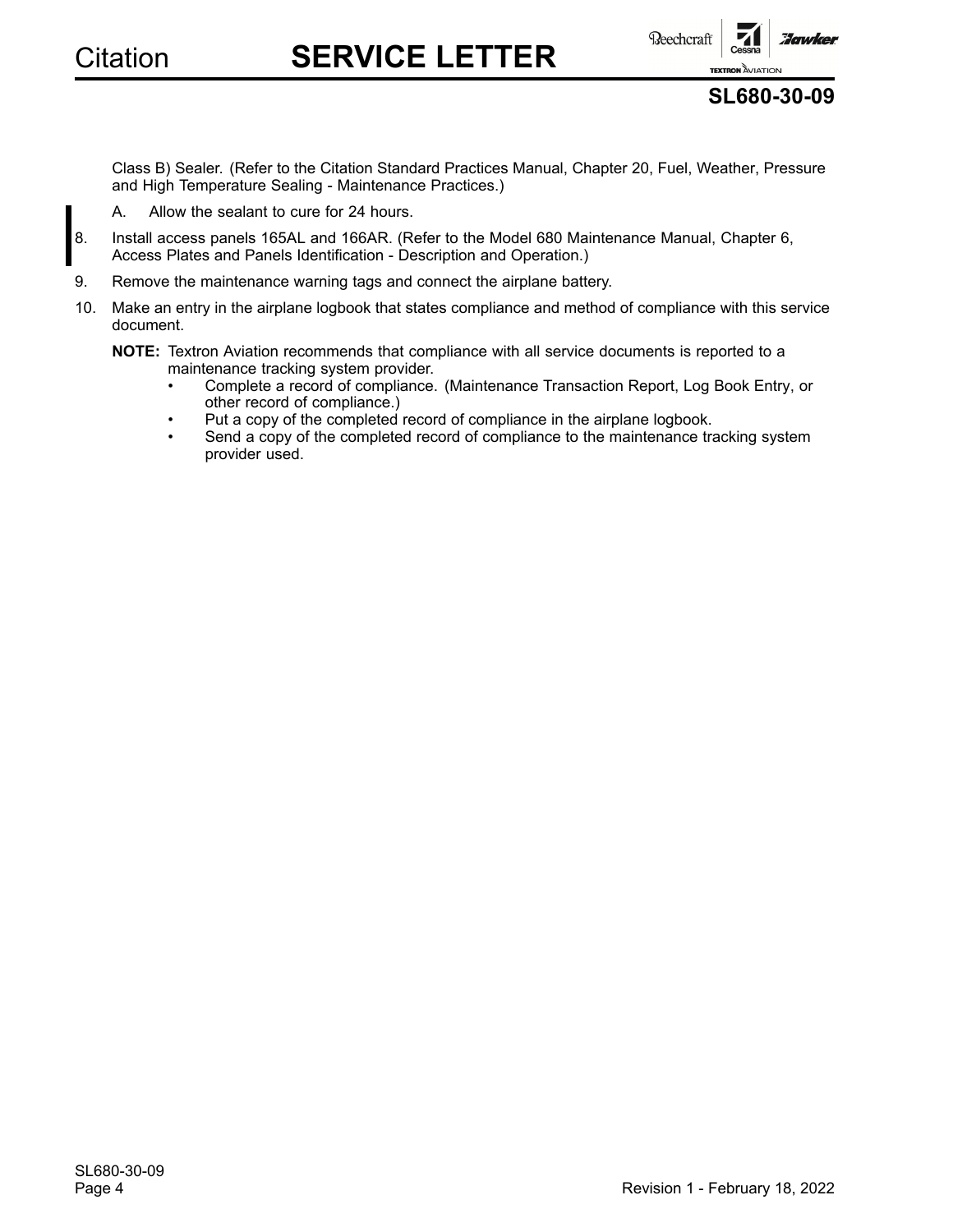Beechcraft **Hawker** 

> **TEXTRON AVIATION SL680-30-09**

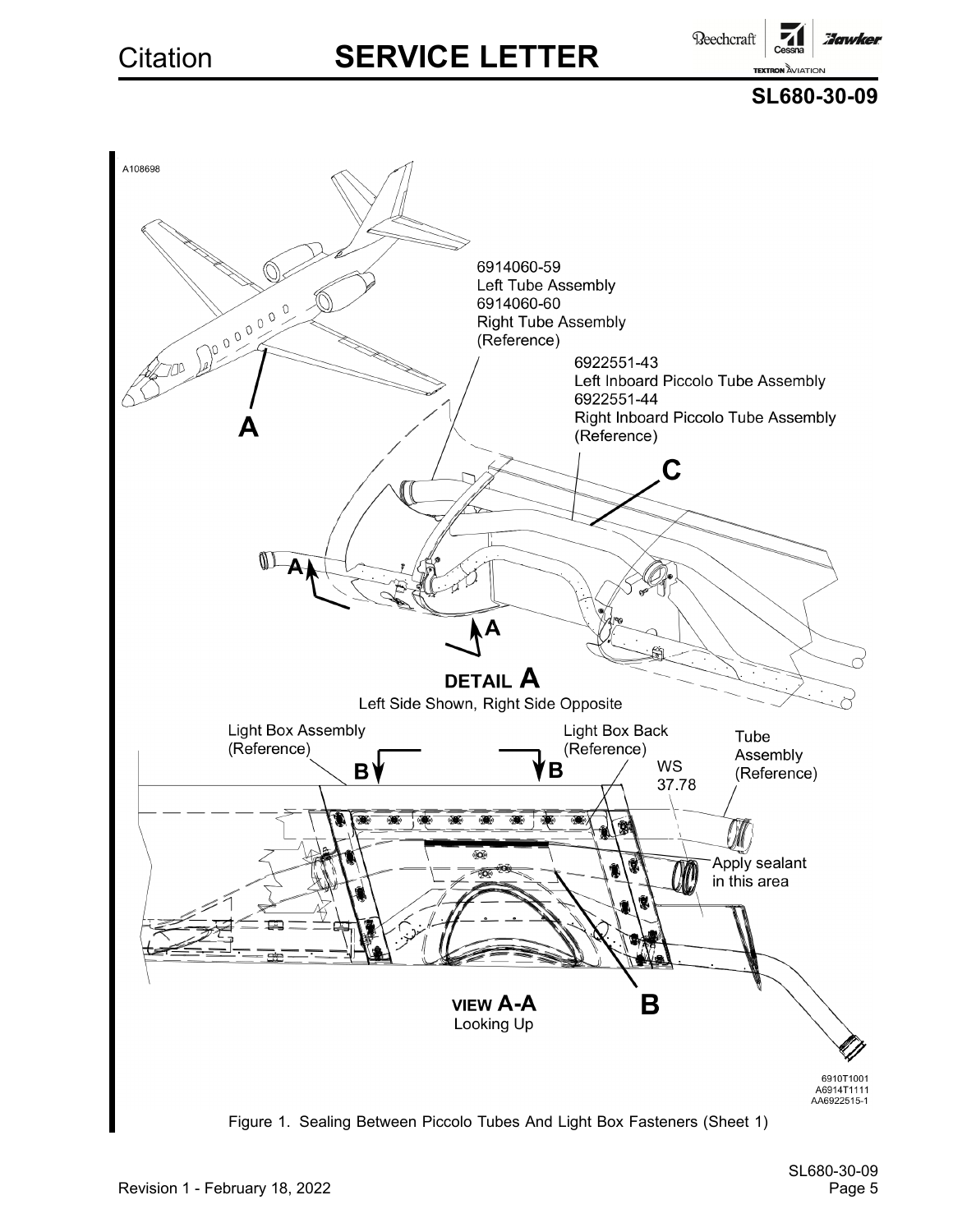Beechcraft



:Jawker

A108767



**VIEW B-B** 

6922510-17

Figure 1. Sealing Between Piccolo Tubes And Light Box Fasteners (Sheet 2)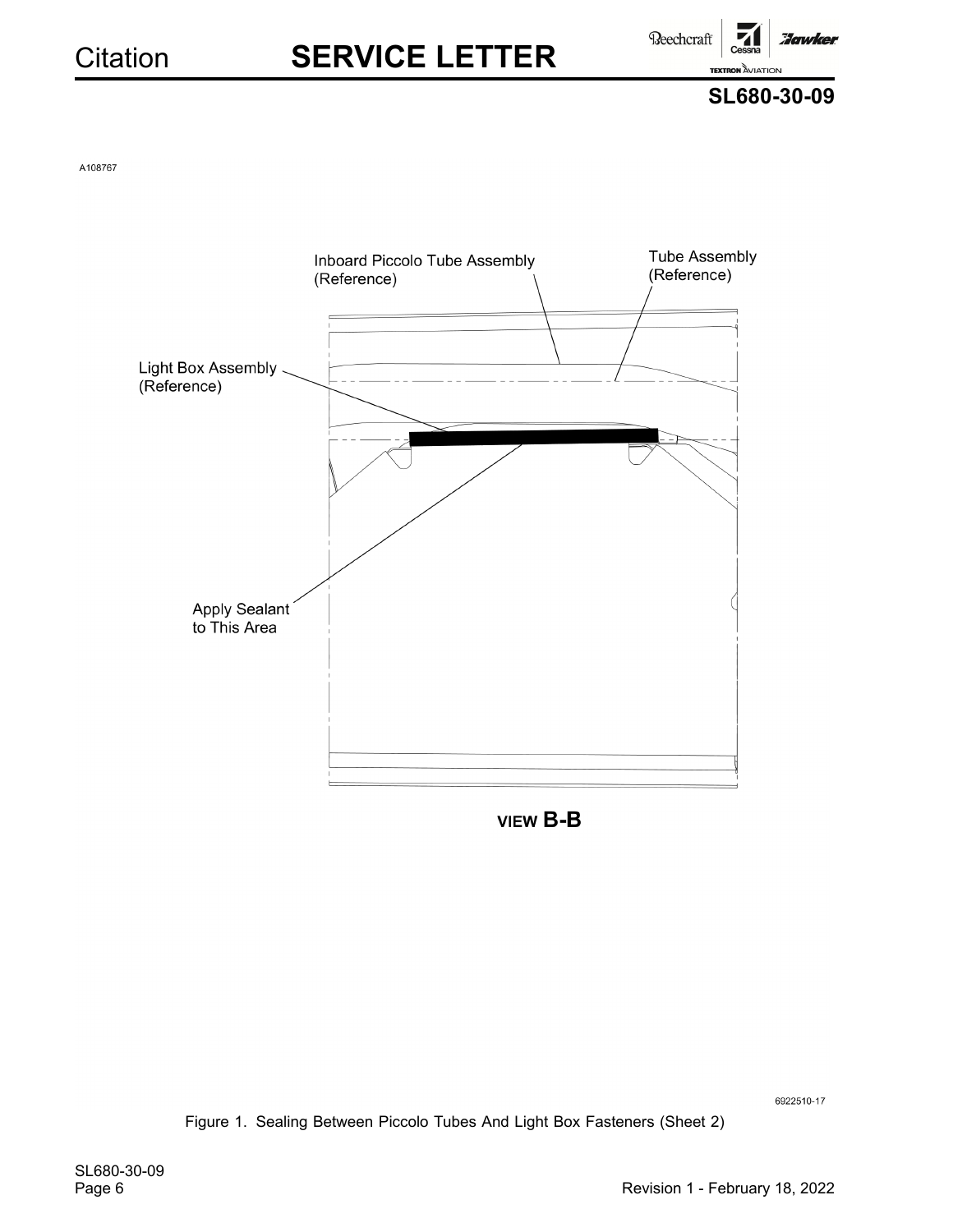**Reechcraft Hawker** 





Figure 1. Sealing Between Piccolo Tubes And Light Box Fasteners (Sheet 3)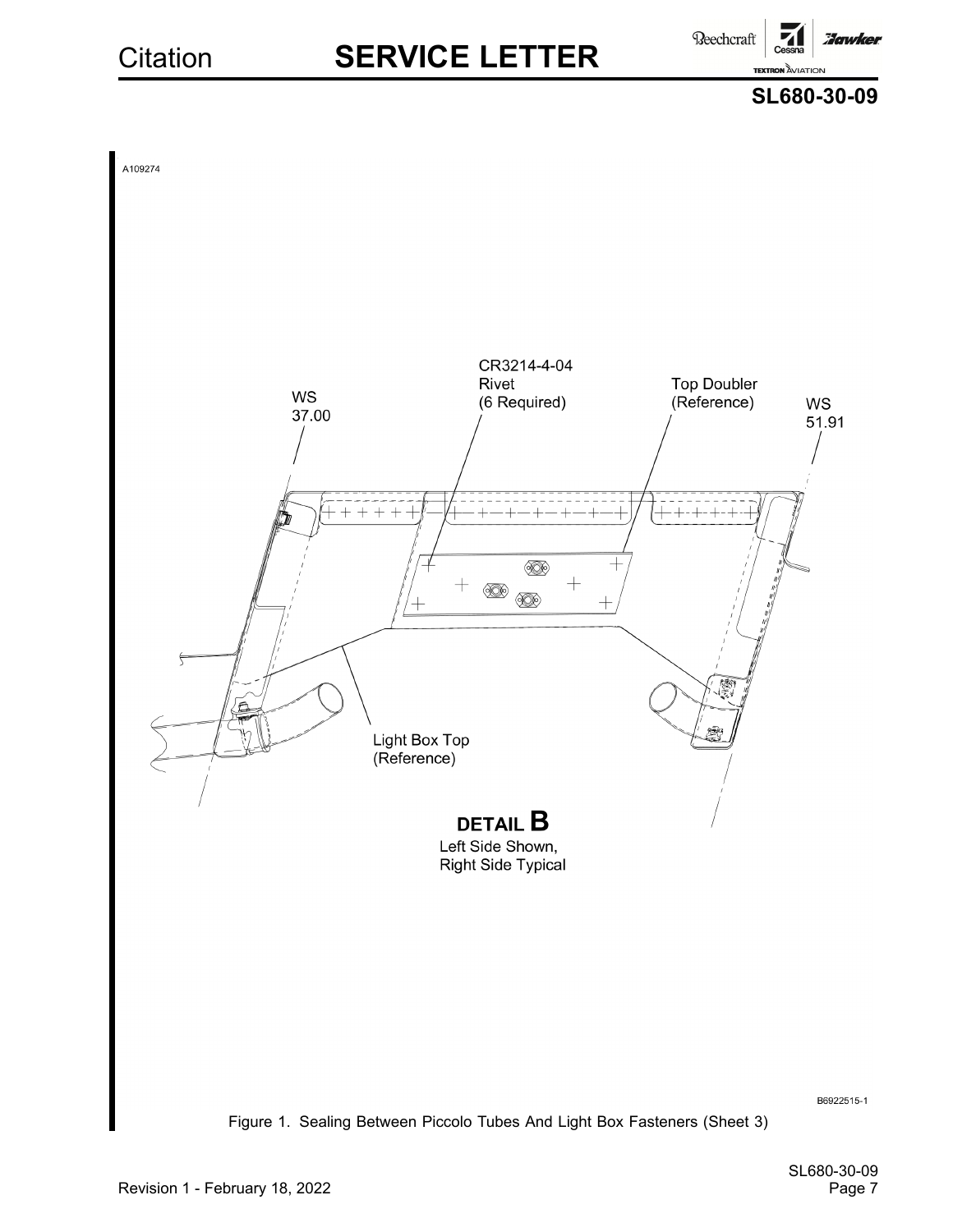**Reechcraft** 

**Hawker** 

**SL680-30-09**

**TEXTRON AVIATION** 

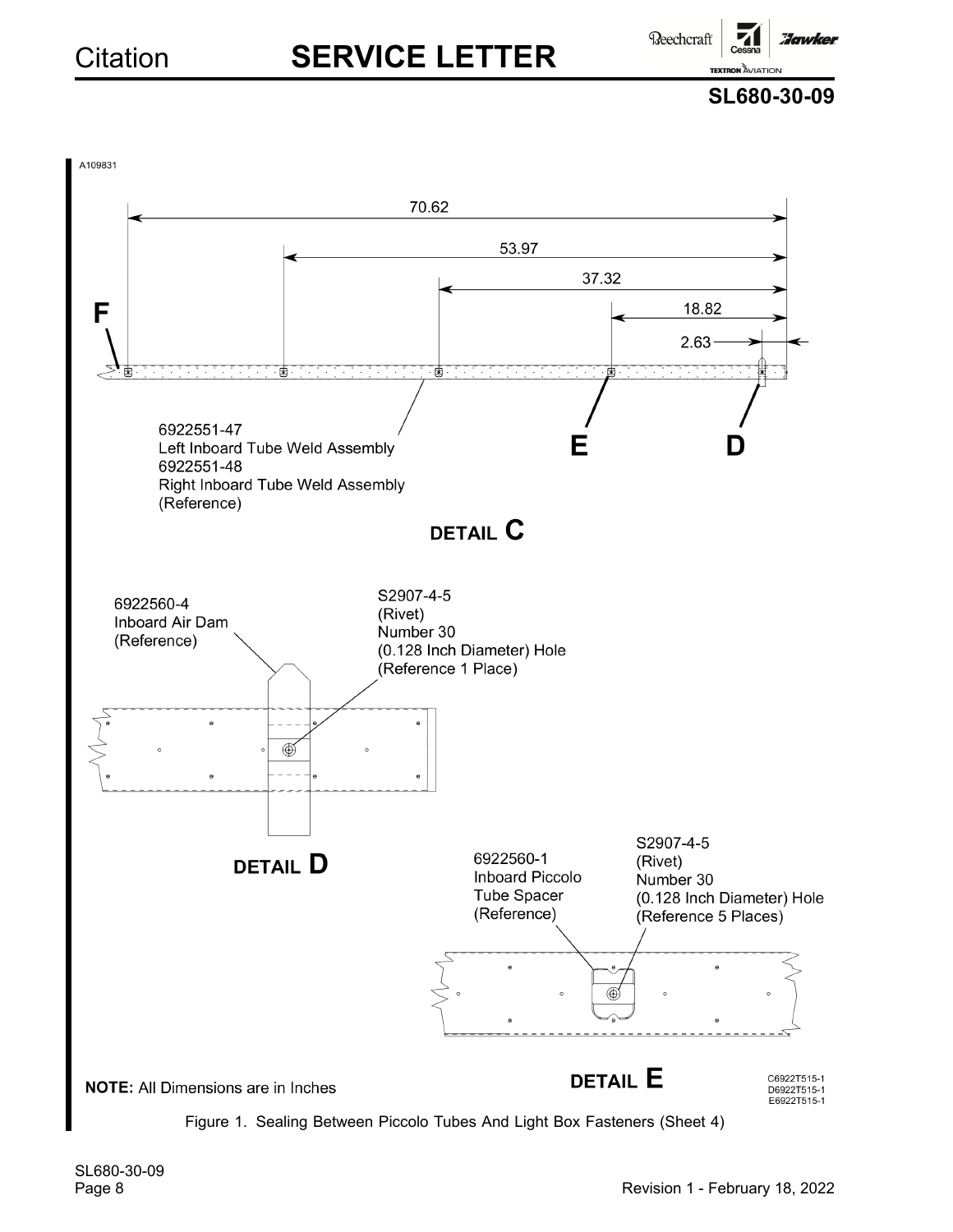**Beechcraft** :Iawker **TEXTRON AVIATION** 



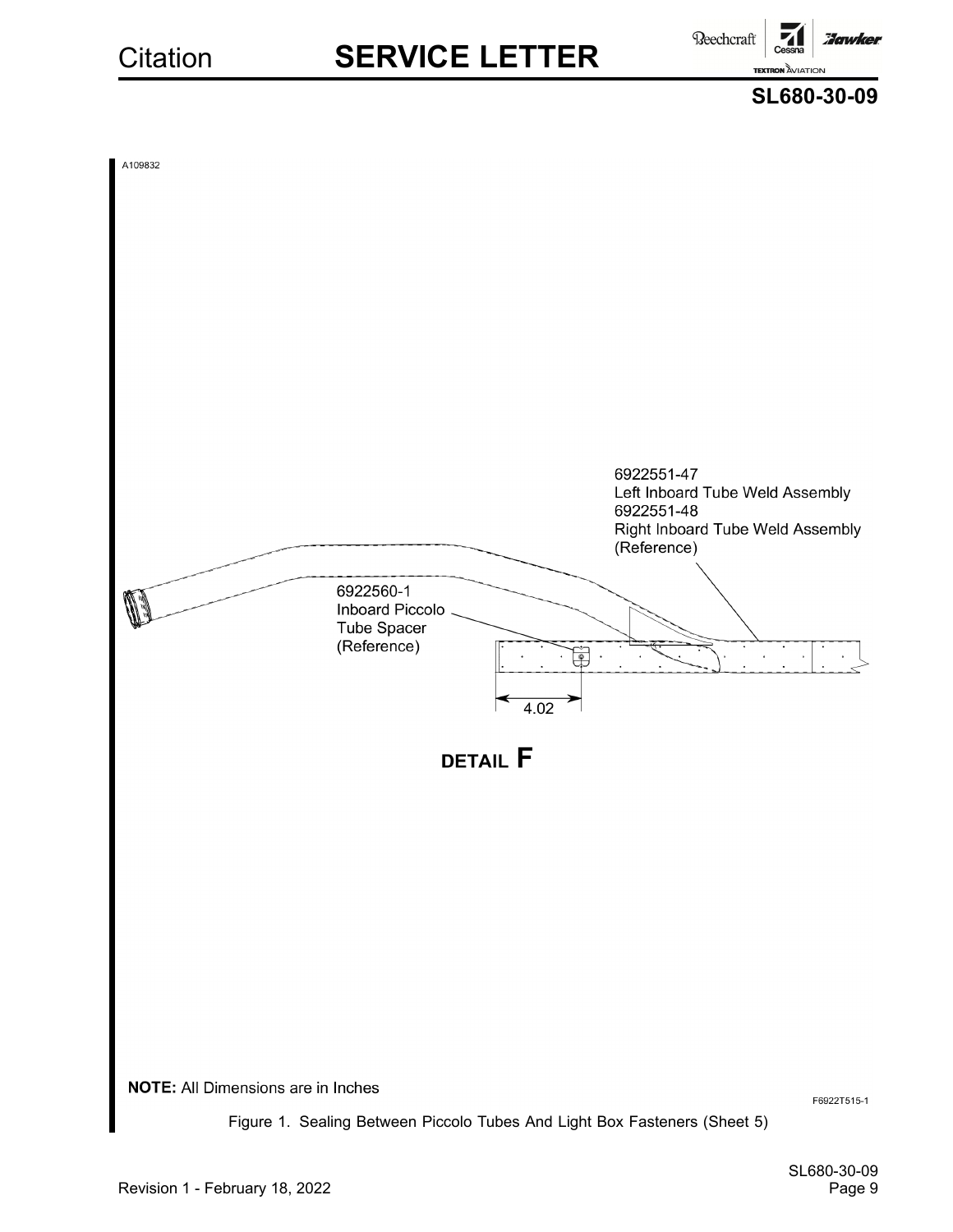Beechcraft

**TEXTRON AVIATION** 

:Jawker

### **SL680-30-09**

71

### **MATERIAL INFORMATION**

It may be necessary to order the following parts to complete this service letter.

| <b>NEW P/N</b> | QUAN-<br>TITY | <b>KEY WORD</b>                            | <b>OLD P/N</b> | <b>INSTRUCTIONS/</b><br><b>DISPOSITION</b> |
|----------------|---------------|--------------------------------------------|----------------|--------------------------------------------|
| S2907-4-5      | 12            | Rivet                                      |                |                                            |
| CR3214-4-04    | 12.           | Rivet                                      |                |                                            |
| 6914060-59     | 1             | Left Tube Assembly                         | Same           |                                            |
| 6914060-60     | 1             | <b>Right Tube Assembly</b>                 | Same           |                                            |
| 6922551-47     | 1             | Left Inboard Tube Weld<br>Assembly         | Same           |                                            |
| 6922551-48     | 1             | <b>Right Inboard Tube Weld</b><br>Assembly | Same           |                                            |
| 6922560-1      | 10            | Inboard Piccolo Tube Spacer                | Same           |                                            |
| 6922560-4      | 2             | Inboard Air Dam                            | Same           |                                            |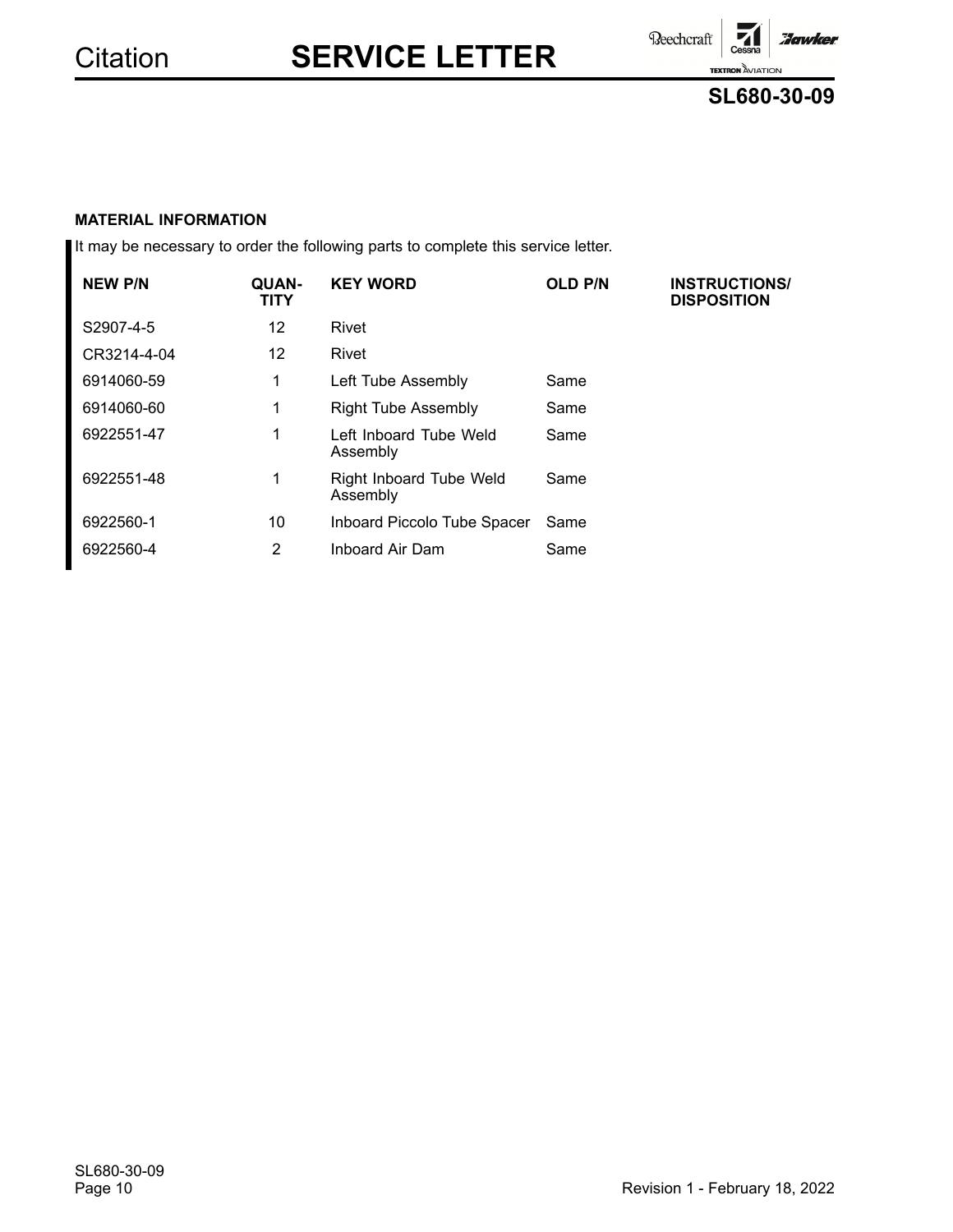# Citation **OWNER ADVISORY**





### **TITLE**

ICE AND RAIN PROTECTION - ADD SEALANT BETWEEN PICCOLO TUBES AND LANDING LIGHT BOX FASTENERS TO PREVENT CHAFING

### **TO:**

Cessna Citation Sovereign Owner

#### **REASON**

To make sure that sealant has been applied between piccolo tubes and add sealant to the landing light box fasteners to prevent chafing.

#### **COMPLIANCE**

DISCRETIONARY. This service document can be accomplished at the discretion of the owner.

### **LABOR HOURS**

| <b>WORK PHASE</b>   | <b>LABOR-HOURS</b> |
|---------------------|--------------------|
| Test and Inspection | 8.0                |
| Modification        | 80.0               |

### **MATERIAL AVAILABILITY**

It may be necessary to order the following parts to complete this service letter.

| <b>PART NUMBER</b> | <b>AVAILABILITY</b> | <b>COST</b> |
|--------------------|---------------------|-------------|
| S2907-4-5          | $\star$             | $\star$     |
| CR3214-4-04        | $\star$             | $\star$     |
| 6914060-59         | $\star$             | $\star$     |
| 6914060-60         | $\star$             | $\star$     |
| 6922551-47         | $\star$             | $\star$     |
| 6922551-48         | $\star$             | $\star$     |
| 6922560-1          | $\star$             | $\star$     |
| 6922560-4          | $\star$             | $\star$     |

\* Please contact Textron Aviation Parts Distribution for current cost and availability of parts listed in this service document. Phone at 1-800-835-4000 (Domestic) or 1-316-517-5603 (International). Send email to: parts@txtav.com.

Based on availability and lead times, parts may require advanced scheduling.

| Original Issue - January 31, 2020 | SL680-30-09 |
|-----------------------------------|-------------|
| Revision B - February 18, 2022    | Page 1 of 2 |

Textron Aviation Customer Service, P.O. Box 7706, Wichita, KS 67277, U.S.A. 1-316-517-5800

This document contains technical data and is subject to U.S. export regulations. This information has been exported from the United States<br>in accordance with export administration regulations. Diversion contrary to U.S. la

COPYRIGHT © 2020